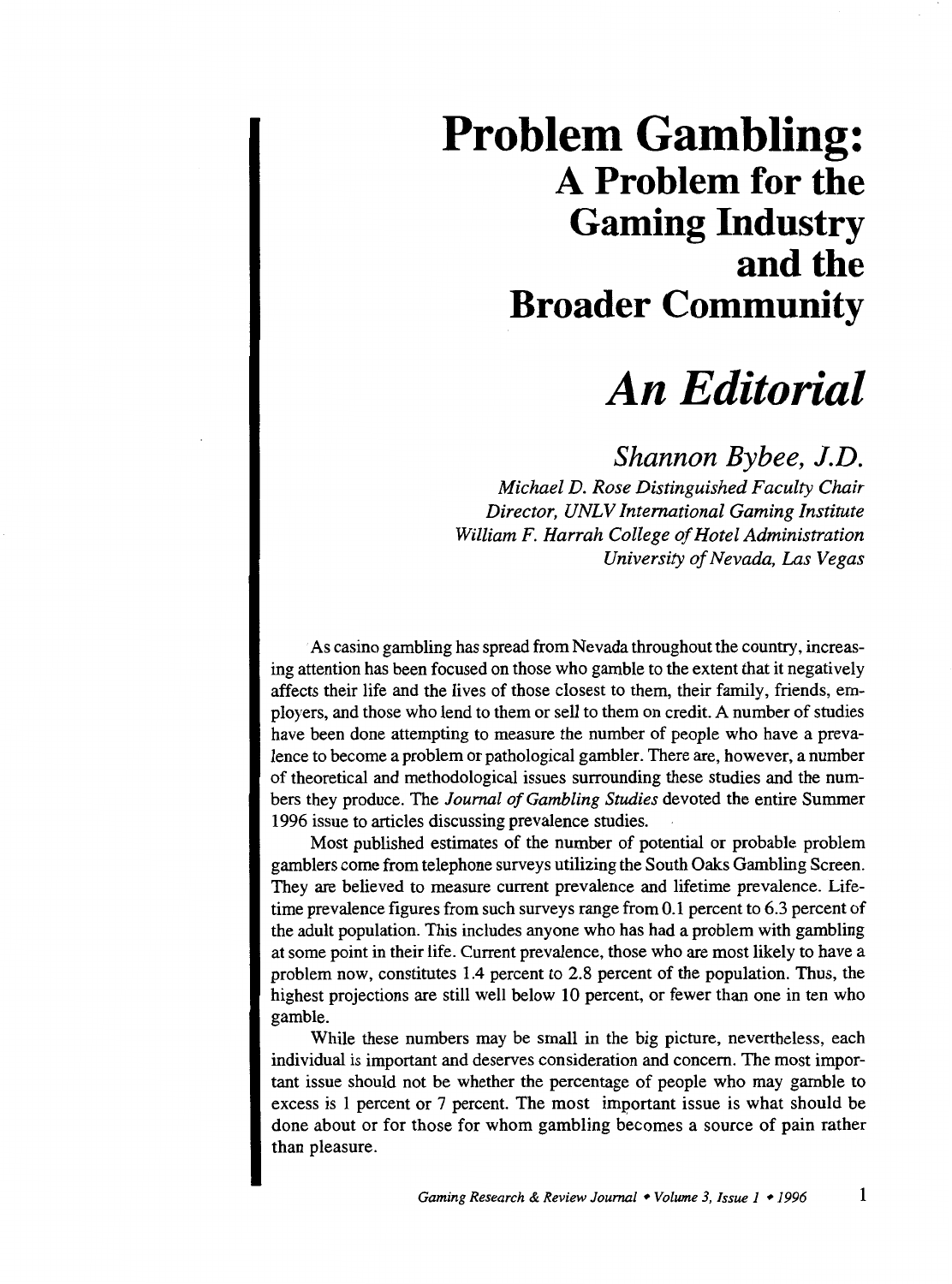It must be acknowledged that the issue of problem gambling in past years has not received the attention in Nevada that it has in some other states. In part this may be because most of those who gambled in Nevada were visitors. They came only a few times a year and thus were not likely to become problem gamblers through their relatively brief and infrequent gaming activity in Nevada. Nor were the effects of their gambling problem felt in Nevada.

If a Nevada visitor has a gambling problem, it most likely developed gambling outside Nevada. Every state but Utah and Hawaii has some form of legal gambling. And of course, there is illegal gambling in many areas of the country. But it might be in the wide-open gambling environment of Nevada where the homegrown problem reaches a crisis stage. Concern for people as customers and as fellow human beings warrants an interest in helping them obtain information about their problem and where they can get help for it.

Moreover, as Southern Nevada has grown, the "local market" has become an important segment of the gaming market. With a million plus residents, there are a substantial number of potential and actual problem gamblers in Southern Nevada,

and they are only minutes away from opportunities to feed their obsession. Times have changed. The gaming industry in Nevada has changed. Gaming has spread into new areas close to large population centers. It is time for the gaming industry and the communities that derive economic benefits from gaming to recognize that what for most people is an exciting and entertaining diversion from everyday life, is, for a few, a threat to their fmancial, mental, and emotional well-being.

A number of gaming companies have developed policies and programs over the last few years to deal with this **It is time for the gaming industry and the communities that derive economic benefits from gaming to recognize that what for most people is an exciting and entertaining diversion from everyday life, is, for a few, a threat to their financial, mental, and emotional well-being.** 

issue, and more are presently developing their own "Responsible Gaming" programs relating to both their customers and their employees. Most such programs include educating employees concerning the subject, making available to customers information concerning problem gambling and its treatment, and providing information on a "Help Line" where the public can get more information and referral to treatment sources in their home community. These efforts should also include a review of employee assistance programs. Another challenge facing the industry and other employers is that most insurance programs cover treatment for emotional problems and for drug and alcohol abuse, but not problem gambling. Efforts should be made to correct this situation.

It is time for all gaming companies to explore this issue and formulate a "responsible gaming" program. This is not the time for all companies to have the same program. It is a time for creatively exploring what is appropriate for different sized companies in different communities, with different customer bases and different corporate cultures. There is room for differences. But there is no room for indifference.